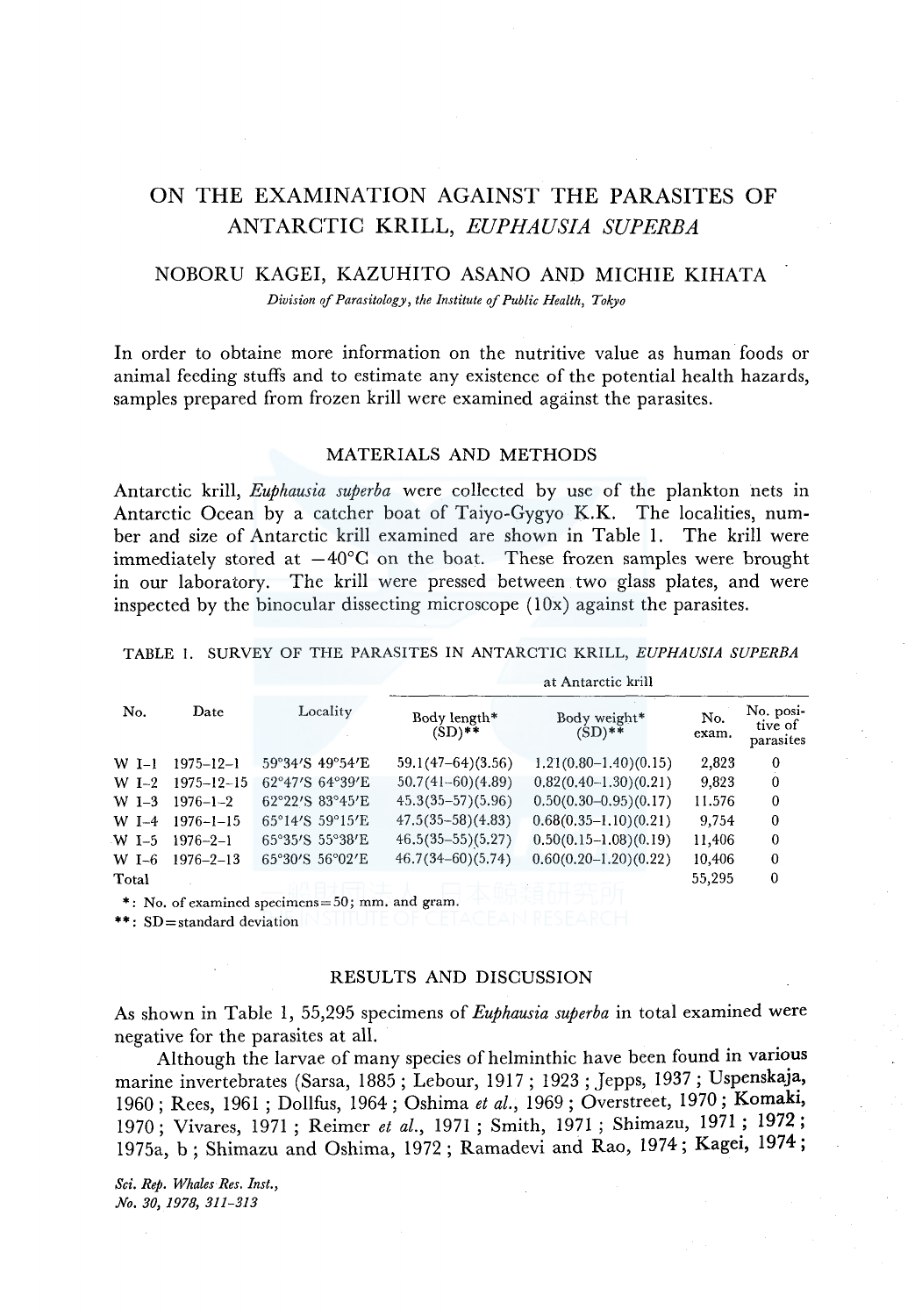Sluiters, 1973; 1974; Shiraki *et al.,* 1976), the parasites of the health hazards were the larvae of *Anisakis* spp. and *Terranova* sp. (Anisakinae: Nematoda), and the larvae of *Anisakis* spp. and *Terranova* sp. have been found in various invertebrates including the euphausiids (Uspenskaja, 1960: *Thysanoessa raschii;* Oshima *et al.,*  1969, Shimazu and Oshima, 1972: *Thysanoessa raschii, Thysanoessa longipes, Euphausia pacifica;* Smith, 1971 : *Tlrysanoessa inermis, Thysanoessa longicaudata;* Kagei, 1974: *Euphausia pacifica;* Sluiters, 1973, 1974: *Thysanoessa raschii),* the amphipoda (Uspenskaja, 1960: *Caprella septentrionalis),* the branchurans (Decapoda) (Uspenskaja, 1960: *Hyas araneus),* arrow worms (Chaetognatha) (Reimer *et al.,* 1971) and Prawns (Shiraki *et al.,* 1976: *Pandalus borealis* and *P. kessleri)* (Banning, 1970: *Meganyctiphaens norvegica).* However, according to the results of many previous papers and this examination, Type-I larvae of *Anisakis* are recognized to be heavily infected in the northern euphausiids, but the infection rates are decreased gradually in the lower latitude (Kagei, 1974). It is interesting that this geographical distribution is by the quantity of infected final hosts, the heavily infection with *Anisakis*  larvae in the northern fishes and inhabited quantity of euphausiids, and the examination of 35,319 *Euphausia superba* from the Antarctic ocean by Kagei ( 1974) was negative for the larvae of *Anisakis* and other parasites. In the present examination, *Euphausia superba* from various parts of the Antarctic ocean is also negative for the larvae of *Anisakis.* This is interesting to related to that the present of *Anisakis* spp. in marine mammals from the Atlantic Ocean was not occured as found at the report of Kagei and Kureha (1970).

### ACKNOWLEDGMENTS

We thank the Director and staff of the Taiyo-Gyogyo K.K. and Japan Marine Fishery Resource Research Center whose given cooperation and help for the extensive collections of available specimens for these over all studies.

#### REFERENCES

- DOLLFUS, R. PH., 1964. Sur le cycle évolutif d'un cestode diphyllide. Identification de la larve chez *Carcinus maenas* (L., 1758), hote intermediaire. *Ann. Parasit.* 39 (3): 235-241.
- ]EPPS, M. W., 1937. Note on Apstein's parasites and some very early larval Platyhelminthes. *Parasit.*  29 ( 4): 554-558.
- KAGEI, N. and K. KuREHA, 1970. Studies on Anisakid Nematoda (Anisakinae). I. Survey of *Anisakis*  sp. on marine mammals collected in the Antarctic Ocean. *Bull. Inst. Puhl. Health.,* 19 (3): 193-196 (in Japanese).

KAGEi, N., 1974. Studies on Anisakid Nematoda (Anisakinae). IV. Survey of *Anisakis* larvae in the marine Crustacea. *Bull. Inst. Puhl. Health.,* 23 (2): 65-71 (in Japanese).

KoMAKI, Y., 1970. On the parasitic organisms in a krill, *Euphausia similis,* from Suruga Bay. *J. Oceanogr. Soc. Japan.,* 26 (5): 283-295.

LEBOUR, M. V., 1917. Some parasites of *Saggita hipunctata. J. Marine Biol. Ass. United Kingdom.,* 11: 201- 206.

LEBOUR, M. V., 1923. Note on the life history of *Hemiurus communis* Odhner. *Parasii.,* 15 (3): 233-235. OSHIMA, T., T. SmMAZU, H. KOYAMA and H. AKAHANE, 1969. On the larvae of the genus *Anisakis* (Nema-

> *Sci. Rep. Whales Res. Inst., No. 30, 1978.*